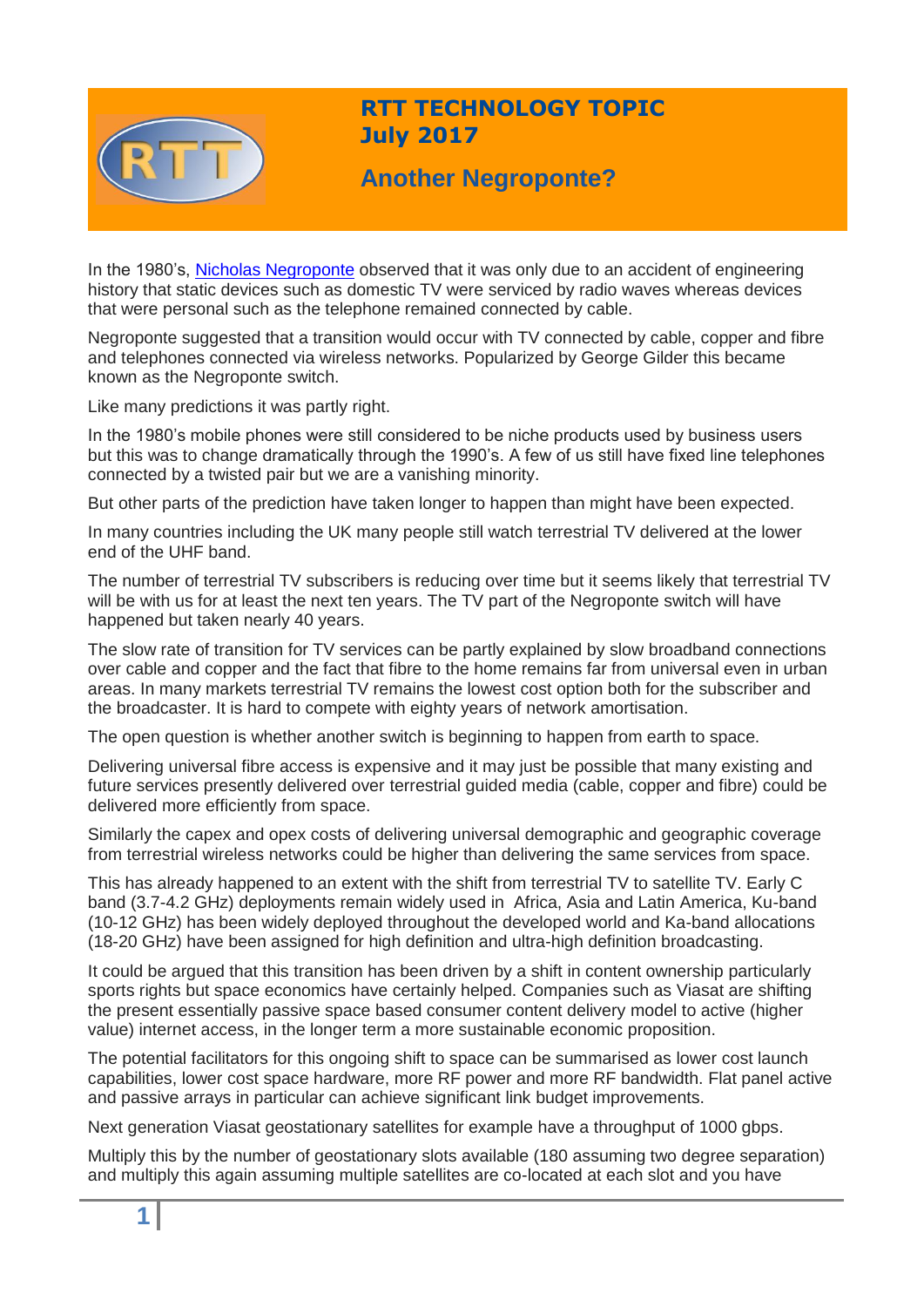combined GSO throughput of hundreds of terabits per second, a figure that even Arthur C Clarke would have found difficult to comprehend seventy years ago.

Colocation (where separate satellites seen from earth seem to be apparently at the same place) has been historically complex to manage. Multiple satellites have to be contained within a 150 kilometre box but separated by about 5 kilometres from other satellites in the group to avoid collision or mutual interference. This has to be achieved with a minimum use of fuel to avoid shortening the life of the satellites.

The alternative is to station keep using ion thrusters (electric propulsion) or to dock two or more satellites together, sometimes described as 'buddy sats'. Buddy sats have become more viable due to the progress being made in [GSO robotic servicing.](http://www.darpa.mil/program/robotic-servicing-of-geosynchronous-satellites)

Supplement the rapidly expanding power and RF bandwidth of geostationary satellites with the bandwidth and RF power available from new high count medium and low earth orbit satellite constellations and upgraded legacy LEO constellations (Iridium successfully launched another ten 'Next' constellation satellites on a Space X rocket last week) and you have a step function increase in capacity and functional capability.

But the Iridium Next constellation highlights that this is not just about consumer connectivity but a mixed model of military, civilian and consumer connectivity with communications as an important but by no means dominant part of the delivery offer.

#### **Read on**

This takes us back to March 23 1983 and an 'address to the nation' speech by President Ronald Reagan which came to be known as his 'Star Wars' speech (it coincided with Return of The Jedi, the third of the Star Wars films). The speech set out the rationale for an increase in defence spending on space based missile interception.

Realising systems that actually worked took longer than the President or Congress anticipated and cost a lot more but 35 years on space based weapon and defence systems are becoming progressively more cost effective and capable. The Boeing built [X37B is](https://www.space.com/25275-x37b-space-plane.html) one example of the advantage of an orbital rather than sub orbital platform – it would be hard to find a way of keeping an F35 in flight for two years, it is relatively easy in space.

It is also hard to take out space based defence systems and relatively easy to take out terrestrially based assets such as aircraft carriers. Even submarines are arguably now vulnerable to space based attack which make you wonder why we are investing so much money in new aircraft carriers and nuclear submarines.

The developing military and commercial importance of space was recognised In April 2016 when Congressman Jim Bridenstein, the Republican representative of Oklahoma's 1st Congressional District, sponsored the US Space Renaissance Act.

[The act](http://spacerenaissanceact.com/satellite-industry/) describes space as the ultimate high ground and argues the case for more intensive use by the military of civilian satellite systems both for imaging and reconnaissance, attack detection and space based interception.

Space is also considered as crucial to future cyber security though China rather than the US has being making most of the recent headlines with its successful distribution of quantum cryptographic keys from the Micius [low earth orbit satellite a](http://www.sciencemag.org/news/2017/06/china-s-quantum-satellite-achieves-spooky-action-record-distance)chieving a distance of 1200 kilometres, ten times the distance achieved to date over terrestrial fibre.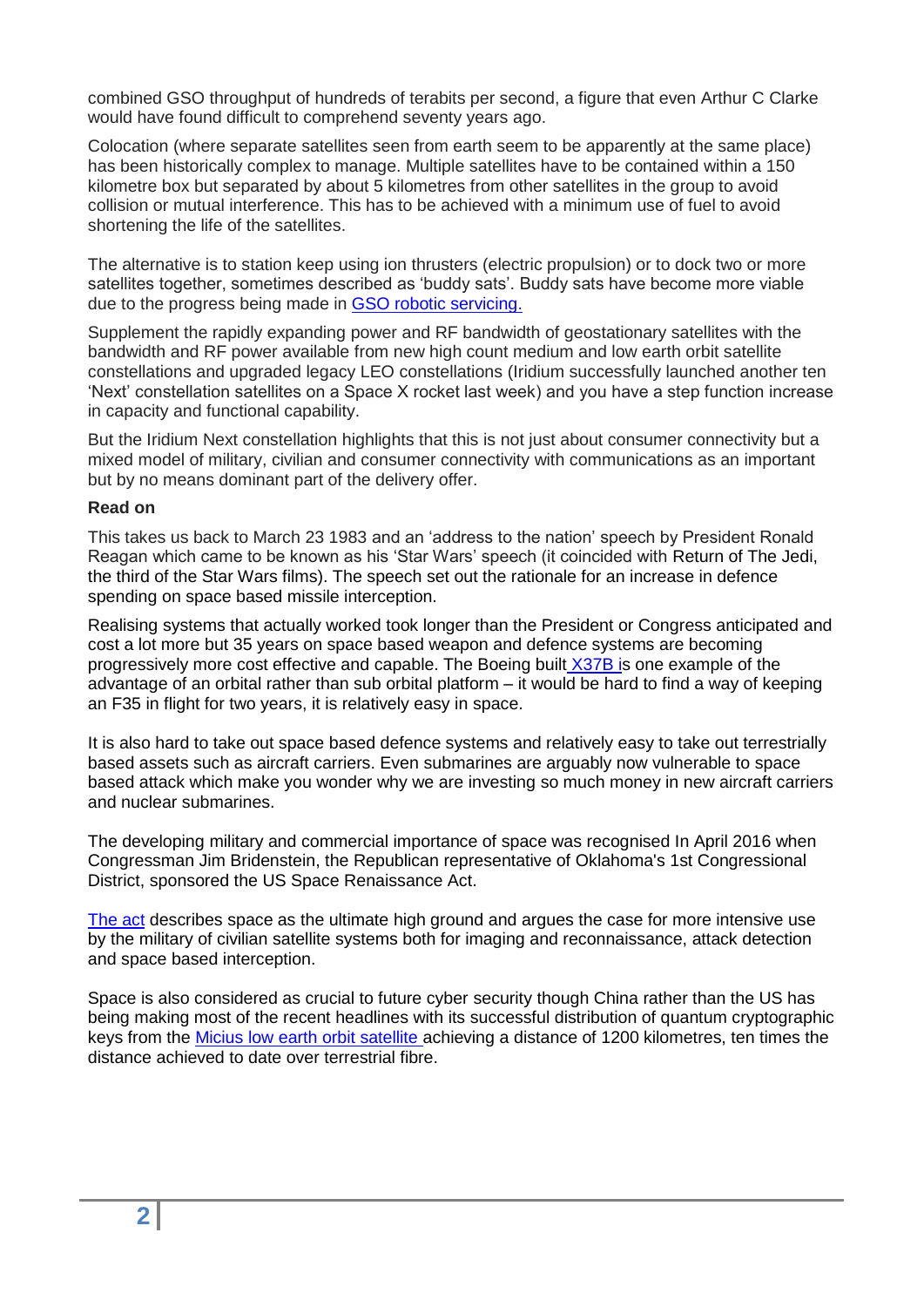

CREDITS: (GRAPHIC) C BICKEL/SCIENCE: (DATA) JIAN-WEL

New capabilities are also being introduced into Earth Exploration (EES) Satellites at 26 GHz. Over 150 of these satellites have been launched in the last ten years with more than 350 planned by 2025. These satellites collect terabytes of imaging and atmospheric data which needs to be beamed back to earth in bands which the 5G community would like to use.

Last but not least, new GNSS constellations are being launched. Japan's Michibiki 2 satellite (Michibiki means guidance in Japanese) is now operational and is the second of four satellites in a quasi-zenith constellation with three satellites in inclined geosynchronous orbits and one in geostationary orbit.

This produces a figure-eight ground track over Japan with one spacecraft always within 30 degrees of zenith. The constellation will be operational in 2018 with another three satellites being added by 2024 and will broadcast the GPS compatible L1C/A, L1C, L1S, L2C, L5, L5S and LS6 signals. The 4000 kilogram satellites have a design life of 15 years at the end of which they will each still be producing over 6 kilowatts of power. The end result is centimetre accurate positioning (needed for construction and earth quake detection) and enhanced coverage for automotive and intelligent transport systems.

Hitachi Automotive Systems, the Denso Corporation and Japan Radio Company have set up a new joint venture called the Global Positioning Augmentation Service to develop these markets.

All of which highlights that some things can only be done from space, some things can be done better from space and some things can be done at lower cost from space.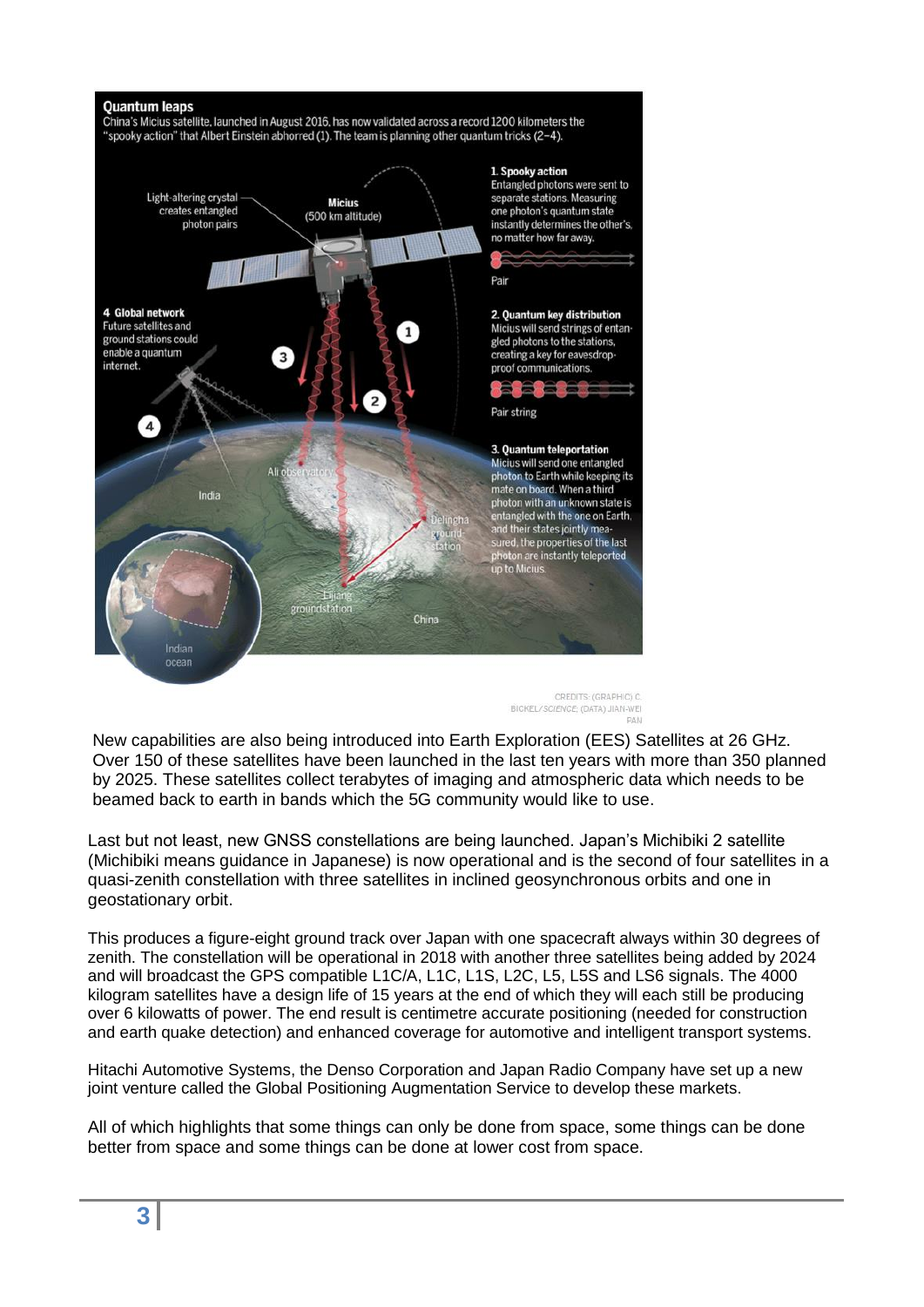It would seem ridiculous to suggest that satellite networks could take over from terrestrial networks. Talking to a base station fifty metres away must be more efficient than talking to a satellite hundreds or thousands of kilometres away but the cost differential may be reducing over time and it depends how you calculate efficiency and added value.

Dense terrestrials networks are not intrinsically power efficient and incur expensive site and backhaul operational costs. Moving to the centimetre and millimetre wavelengths increases the amount of RF bandwidth available but much of the available RF power will be lost in surface scatter.

By comparison satellite networks can scale from VHF to E band and from 2 kilometre radius cells to 1200 kilometre radius cells. The nearly always nearly overhead line of sight coverage available from high satellite count LEO and MEO constellations or mixed orbit constellations will minimize surface scatter. There is no rent to pay in space and a limitless supply of free electricity.

So it is feasible that there is a cross over point where many mobile and fixed services presently serviced from terrestrial wireless and wireline (fibre, cable and copper) networks could be serviced more efficiently and at lower cost from space. Integration with other space based services such as GNSS will also potentially be more efficient and effective.

Through the 1980's financial analysts consistently underestimated the growth and margin potential of the cellular industry. It is possible that the growth and margin potential of the satellite industry today is being similarly underestimated. Another Negroponte may be closer than we realize although of course it might take 40 years.

#### **Ends**

**Learn more about these topics -** resources for 5G engineering, marketing and policy teams

#### **[5G and Satellite Workshop](http://www.rttonline.com/5G%20workshop.html)**

A two day multi-disciplinary workshop developed for engineering, marketing and financial team leaders and regulators planning, implementing or managing 5G and next generation satellite networks.

#### **5G BOOK – [5G Spectrum and Standards –](http://uk.artechhouse.com/5G-Spectrum-and-Standards-P1805.aspx) Geoff Varrall**

Published by Artech House

The spectrum, band plan and standards choices for 5G and satellite mobile and fixed broadband, the technology and the economic impact of these choices on the mobile broadband and satellite industry supply chain, operator community and target vertical markets.

£119.00 **[Order a copy here](http://uk.artechhouse.com/5G-Spectrum-and-Standards-P1805.aspx)**

#### **[Making Telecoms Work -](http://eu.wiley.com/WileyCDA/WileyTitle/productCd-1119976413.html) Geoff Varrall** Published by John Wiley

The technology economics of wireless versus fibre, cable, copper and satellite connectivity and the changing business dynamics of the telecommunications industry.

£66.50 **[Order a copy here](http://eu.wiley.com/WileyCDA/WileyTitle/productCd-1119976413.html)**

RTT, The Mobile World and Policy Tracker are working on a new book project on 5G and Satellite Spectrum and Standards and related regulatory and competition policy issues prior to WRC 2019.